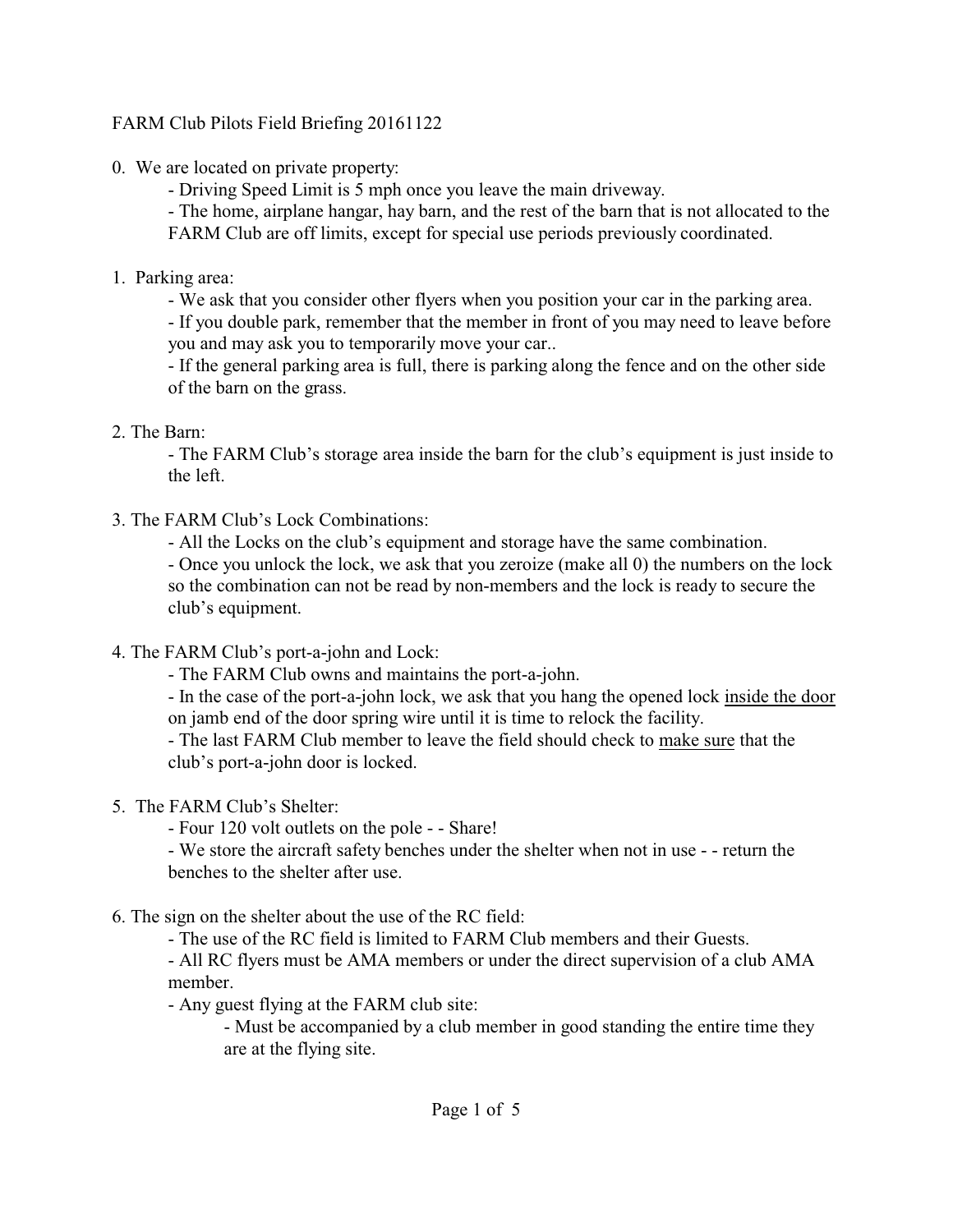- The guest must have a valid AMA card.
- He or she shall be permitted to fly for one day.
	- After that, the guest would have to join to continue flying at the club site.
	- The one exception would be a guest that is from out of town visiting a member in good standing, not to exceed two weeks.
- 7. The Club's grill, chairs and (if needed) recovery bottle:

- Once you unlock the grill and chairs, we ask that you zeroize (make all 0) the numbers on the lock so the combination can not be read by non-members and the lock is ready to secure the club's equipment.

- The last FARM Club member to leave the field should check to make sure that the club's grill and chairs are secured with the lock.

- We ask that you clean up any trash laying around the FARM Club facility.
- We ask that anything that you bring to the FARM Club facility you take home with you.
- 8. The Club's Bulletin Board:
	- The posted FARM Club flying site emergency information sheet (go over it all).
	- The posted FARM Club roster:
		- The listing of all the club members eligible to fly at the field:
			- Their AMA number, and SOLO flying status.
	- The posted FARM Club NO FLY roster:

- The listing of former members who are no longer eligible to fly at the field; except at special events open to all AMA members.

- Any member posted information.

9. The FARM Club's 72 MHz frequency pin board.

- The 72 MHz channels that are open for use at the FARM field and not used at the Flying Circus site (1.8 miles away) under our frequency use agreement.

- The 72 MHZ channels that are open at the Flying Circis site (1.8 miles away) and not used at the FARM field (no frequency pin in the slot and the slot marked with a "closed" green tape) under our frequency use agreement.

- Place your club membership card in the slot while you are using a 72 MHZ frequency pin.

- If more than one flyer are on a 72 MHZ channel, the use of the pin for that channel is limited to 15 minutes.

10. The FARM Club's 2.4 GHz clip pin board above the Green Box:

- We ask that all 2.4 GHz flyers place their membership card on the 2.4 GHz clip pin board while they are flying at the field.

11. The FARM Club's Green Box:

- Once you unlock the Green Box, we ask that you zeroize (make all 0) the numbers on the lock so the combination can not be read by non-members and the lock is ready to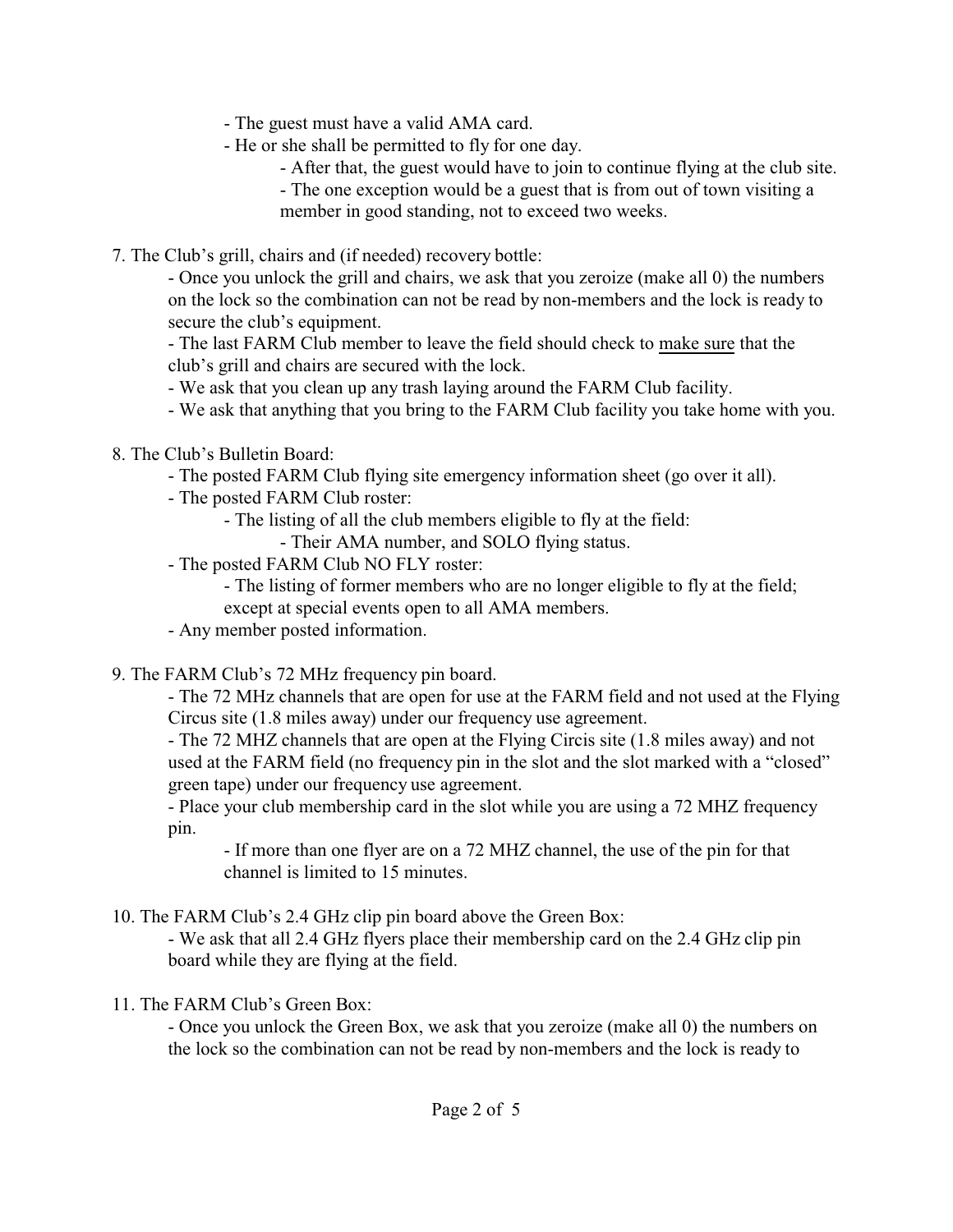secure the club's equipment.

- The last FARM Club member to leave the field should check to make sure that the Green box is locked.

- Green Box contents:

- The FARM Club's sign in log book containing:

- The FARM Club log pages.

- We ask that any time you are at the FARM Club site that you

make an entry in the sign-in book. Even if you do not fly!

- The FARM Club roster:

- The listing of all the club members eligible to fly at the field:

- Their AMA number, and SOLO flying status.

- The FARM Club NO FLY roster:

- The listing of former members who are no longer eligible to fly at the field; except at special events open to all AMA members.

- Fire extinguishers.
- First Aid box.

- Kneeling mats.

- Basic aircraft restrainers.

- Sun spot stand.

- Aircraft "recovery bags".

- Lost and found items.

- The American Flag.

- We ask that any time there is RC flying being conducted at the FARM flying site that the American Flag be put up;

- To let other members know that someone is flying as they drive by on RT-17.

- To let any full scale pilot from the Flying Circus know that there are RC flights being conducted at the field.

### 12. The FARM Club's Flag Pole:

- The American Flag; see above.

- The last FARM Club member to leave the field should check to make sure that the American Flag has been brought down and put in the Green Box and the flag pole rope is secured.

### 13. The Pit Area:

- Fuel turbine or jet aircraft / vehicles are not allowed at the FARM field.

- Engines may not be operated at club flying sites before 10:00 a.m.

- Your plane must have a hold down restraint or helper before starting the engin(s).

- Engines will not be run up in the pit for extended periods. (Use the area to the far left of

the pit area, adjacent to the runway, facing the windsock.

- There are four safety benches for use in the pit area.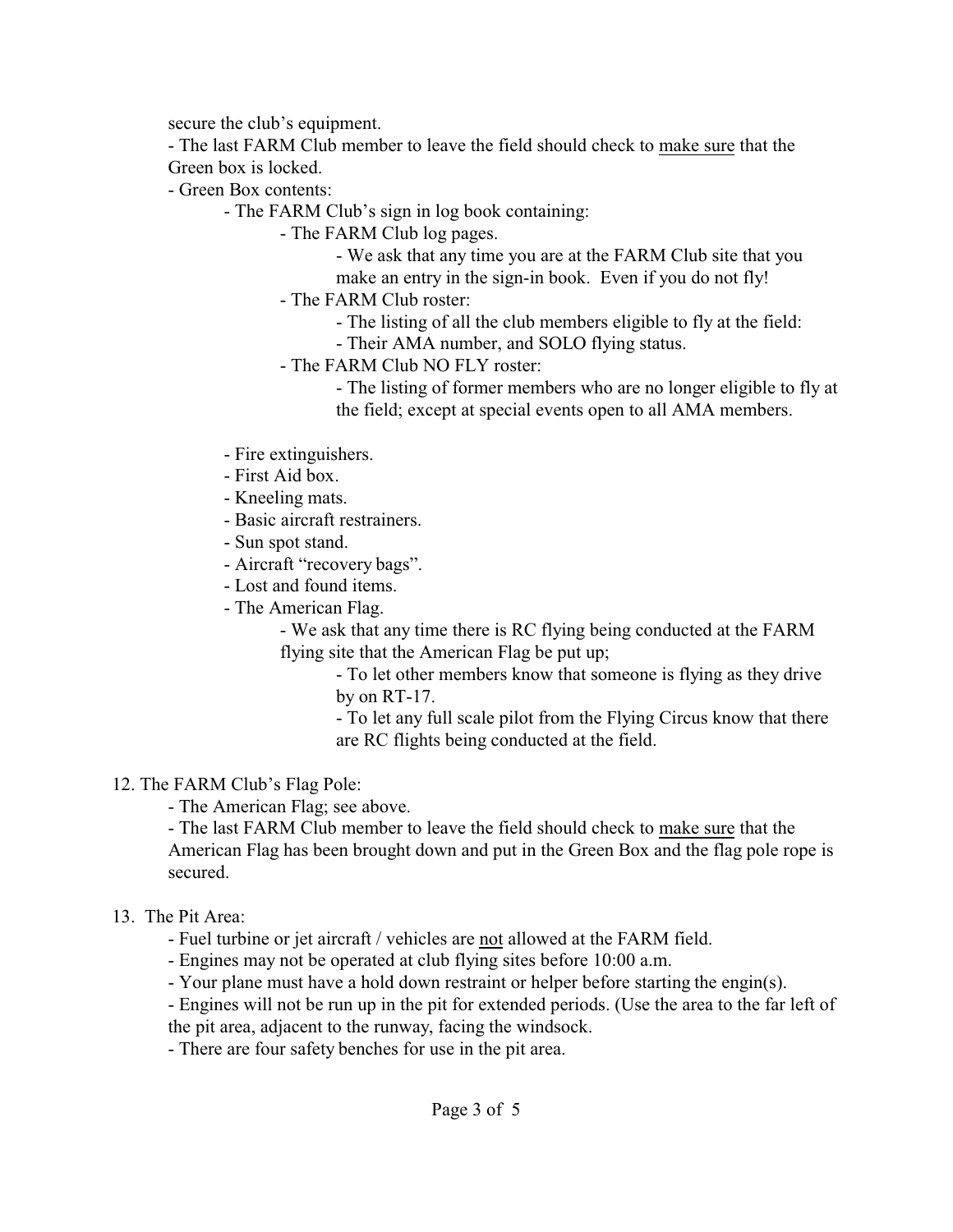- If you use a safety bench, make sure your aircraft is secured to the bench or you have a helper holding it before you start your engine or attach your main battery.

- Members and guests are required to use a fuel recovery system. Overflow fuel recovery will be disposed of properly away from the field by you.

- Lithium based batteries will not be charged inside the hangar, inside the two barns, or in your car/under the car's hood when near other vehicles or the above structures.

- All flyers shall perform an adequate aircraft pre-flight inspection and

transmitter/receiver range check prior to their first flight/use of the day. All aircraft will be physically restrained, or the provided safety benches used, whenever the aircraft engine is started or the flight battery connected; until the aircraft has been placed on the runway for takeoff. Use of any "transmitter inhibit" function is specifically declared inadequate to meet the intent of this requirement. For larger electric powered aircraft, the use of arming plugs is recommended. All aircraft engines/motors will be shut down/turned off prior to the aircraft reentering the pit area. Under no circumstances will aircraft be taxied out of/into the pit area. In addition, when taxiing back to the runway area adjacent to the pits; flyers may only taxi their aircraft parallel to the safety line and shall not allow their aircraft, while the engine is running or the flight battery connected, to point into the pits.

- Whenever you have your main flight battery installed in your electric model or are ready to start your fuel engine, make sure the aircraft is pointed toward the runway and away from people.

- There is NO self powered aircraft ground taxiing inside pit area or toward the runway.

# 14. The Runway Area:

- The FARM Club rents the center 700 foot section of the 2100 foot runway.
- You have plenty of emergency overrun area to use!
- There four (4) pilot flight stations.
- No more than four (4) aircraft in the air at any one time.

- The flight safety line runs through the front of all four pilot stations the entire length of the field's runway,

- There is no flying behind the flight safety line.
- There is no flying over the house, farm buildings, or people.
- Always give way to full scale aircraft. See AMA's "See and Avoid" document on the club's website.
- The use of a spotter is highly recommended while you are flying.
- No flying in a dangerous manner so as to risk injury to yourself or others.
- All flying must be kept in front of the runway.
- 3D maneuvers will be conducted past the edge of the runway over the tall grass.
- Runway usage should be controlled by good communications between flyers.
- Takeoffs should only commence from runway area of the field.

- Call out **LOUDLY** your intention to pull onto the runway, takeoff, or Landing to the other pilots on the flight line.

- In the event of a dead engine, pilot shall yell "dead-stick".